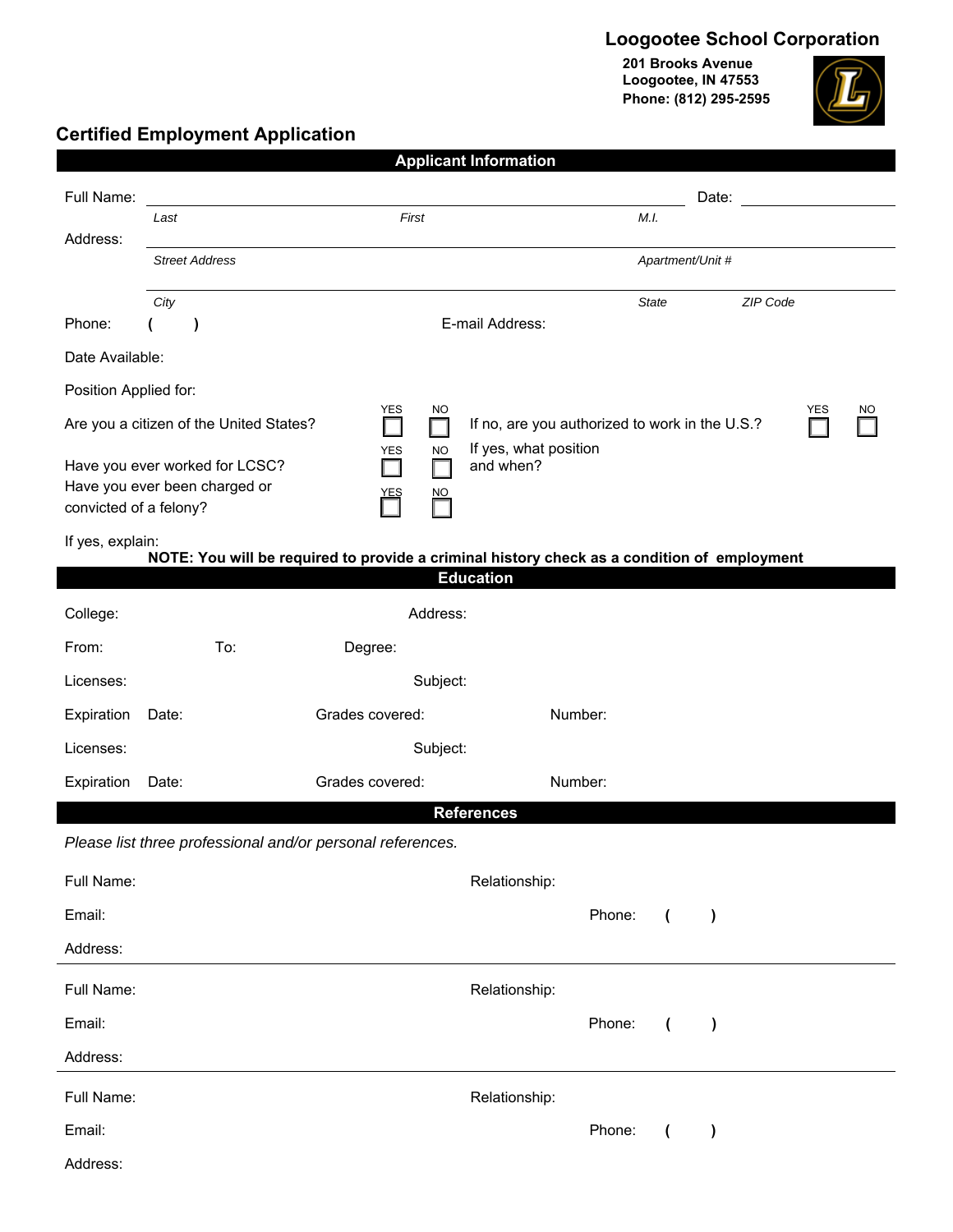# **Loogootee Community School Corporation**

| <b>Student Teaching Experience</b> |     |                             |  |               |  |  |  |  |
|------------------------------------|-----|-----------------------------|--|---------------|--|--|--|--|
| School Corporation:                |     | Phone: (                    |  | $\rightarrow$ |  |  |  |  |
| Address:                           |     | <b>Supervising Teacher:</b> |  |               |  |  |  |  |
| Course(s) Taught:                  |     | <b>Building Principal:</b>  |  |               |  |  |  |  |
| Responsibilities:                  |     |                             |  |               |  |  |  |  |
| From:                              | To: |                             |  |               |  |  |  |  |

### **Additional Information**

Please provide any additional employment, training, or autobiographical information that will assist us in arriving at an estimate of your qualifications.